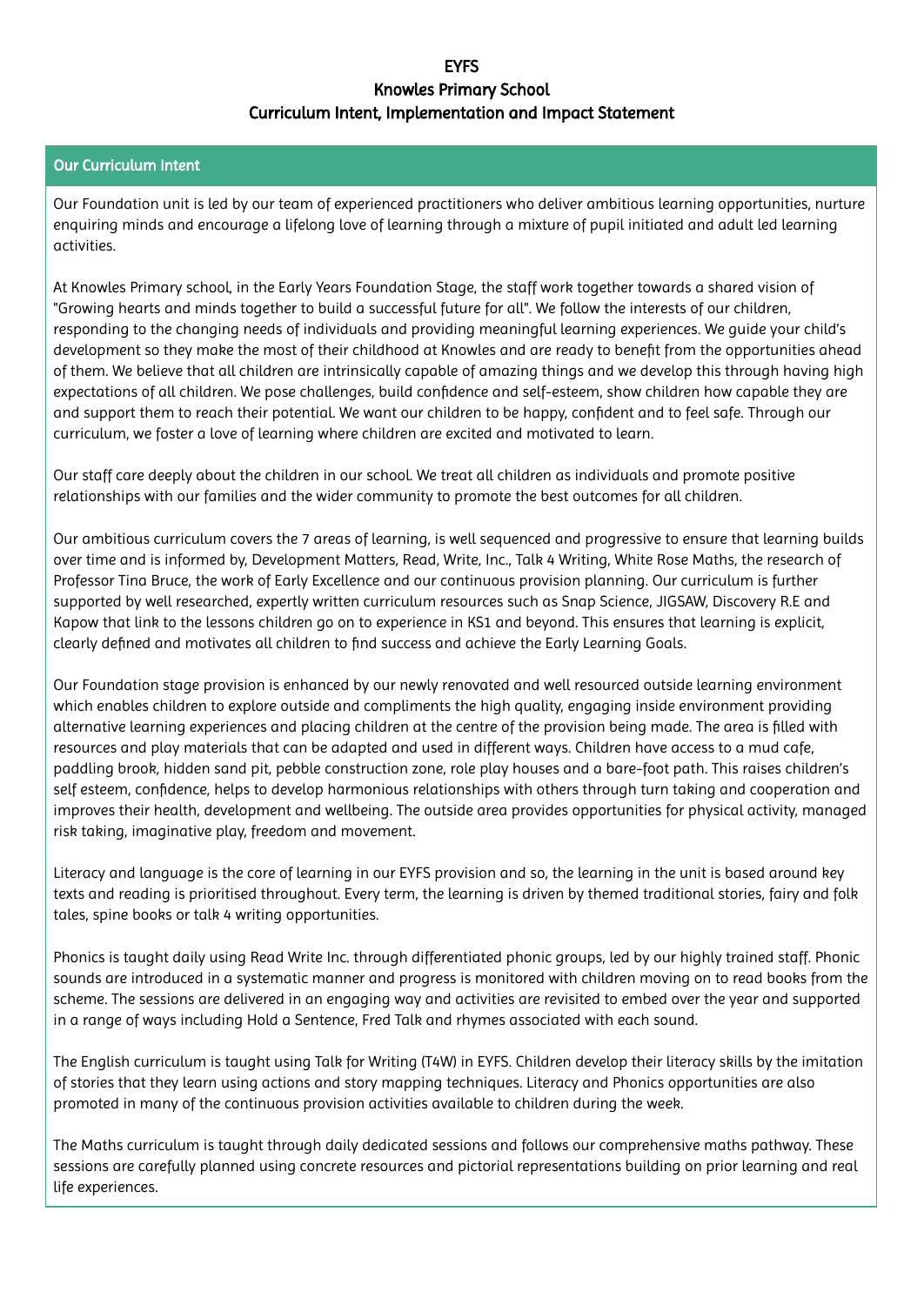We put children at the centre of everything we do here at Knowles Primary School, upholding the strong belief that personal development and academic success is something that goes hand in hand. Our curriculum is driven by the communities and backgrounds that make up our school and as a result, make Knowles Primary School special. We value childhood as an invaluable stage in the growth of a child and so developed our 'Big Hearts' and 'Big Dreams' programme to offer all children a wealth of experiences to enjoy now. 'Big Hearts' and 'Big Dreams' experiences are planned for each year group to support childrens' personal development and fulfill our curriculum intent.



Our shared values encourage our community to think about the kind of people we aspire to be and the education we aspire to. It supports our children to learn about human diversity and instil in them the knowledge, skills and attitudes they need to live together.

Weekly, dedicated enrichment hours are timetabled to ensure that all children benefit from our curriculum enrichment offer within the school day. This provides them with the opportunity to develop skills beyond the ones they would traditionally learn in the classroom. In our EYFS provision children have access to: weekly library visits, forest schools, healthy cooking and dance.

## Our Curriculum Implementation

Our high quality plans, pathways and resources empower teachers with the subject knowledge they need to feel confident teaching new learning and support teachers' workload and wellbeing, allowing them to focus more time on their personal pedagogy.

Learning in our foundation stage also follows children's interests and is flexible and responsive to our children's needs and intrinsic motivations. Weekly enhancements in each area capitalise on these interests and enable children to follow their interests in greater depth, moving their learning forwards.